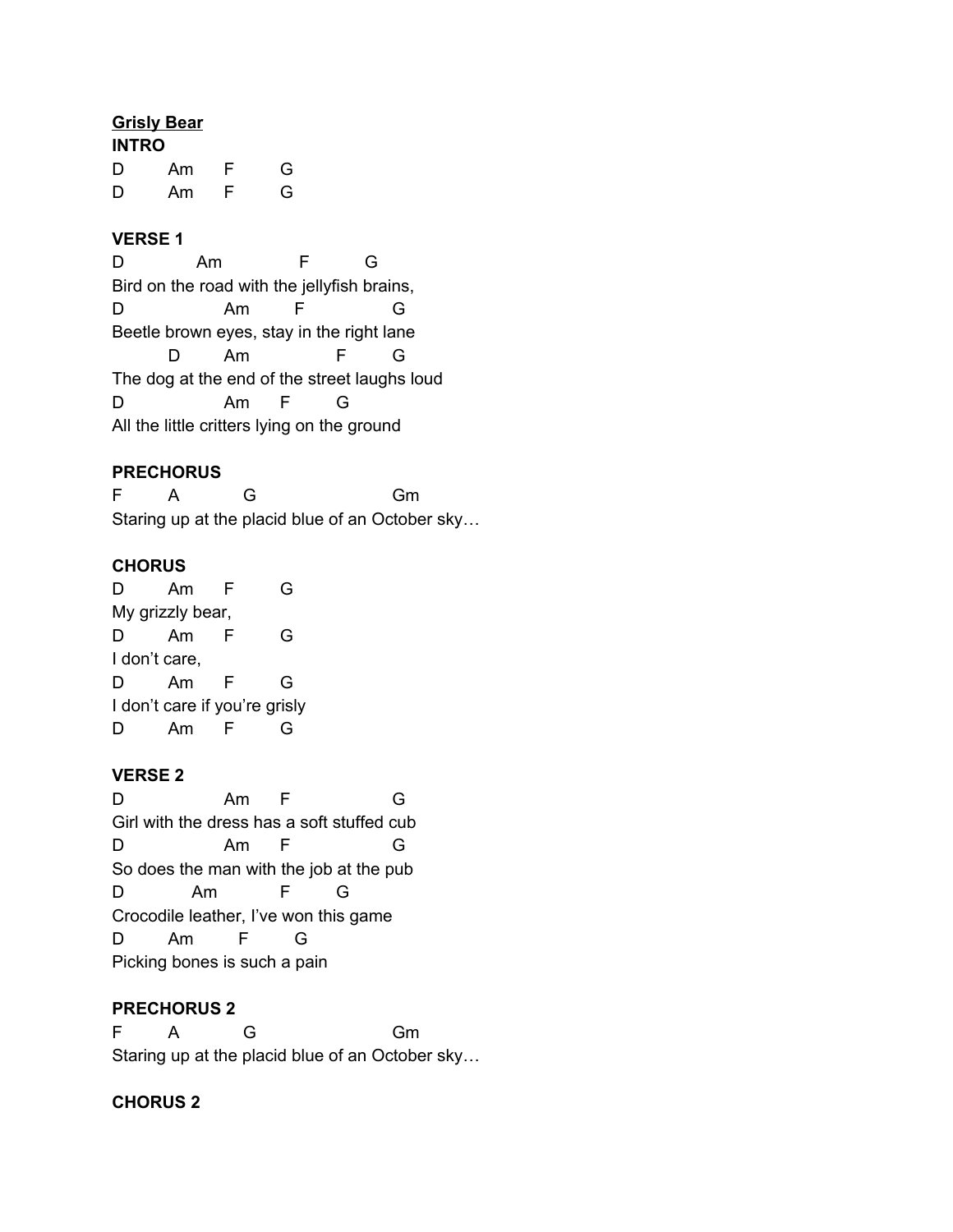D Am F G My grizzly bear D Am F G I don't care D Am F G I don't care if you're grisly D Am F G

## **BRIDGE**

| F                                       |   | G                              |    |                                                     |
|-----------------------------------------|---|--------------------------------|----|-----------------------------------------------------|
| Now I'm caught between your deadly arms |   |                                |    |                                                     |
| F                                       | А |                                |    |                                                     |
| I don't wanna start a fight             |   |                                |    |                                                     |
| F                                       |   |                                | G  |                                                     |
|                                         |   |                                |    | But with my glass eyeballs and my cleared out brain |
| F                                       | А |                                | Gm |                                                     |
|                                         |   | I still can't see what's right |    |                                                     |

# **SOLO**

| D | Am | F | G |
|---|----|---|---|
| D | Am | F | G |
| D | Am | F | G |
| D | Am | F | G |

## **CHORUS 3**

| ן ו                           | Am | F | G |
|-------------------------------|----|---|---|
| My grizzly bear,              |    |   |   |
| D                             | Am | ⊢ | G |
| I don't care,                 |    |   |   |
| D                             | Am | F | G |
| I don't care if you're grisly |    |   |   |
|                               | Am |   |   |

# **CHORUS 4**

| D                             | Am              | F | ( - |
|-------------------------------|-----------------|---|-----|
|                               | My grizzly bear |   |     |
| D                             | Am              | F | G   |
|                               | I don't care    |   |     |
| D                             | Am              | F | G   |
| I don't care if you're grisly |                 |   |     |

# **OUTRO**

D Am F G